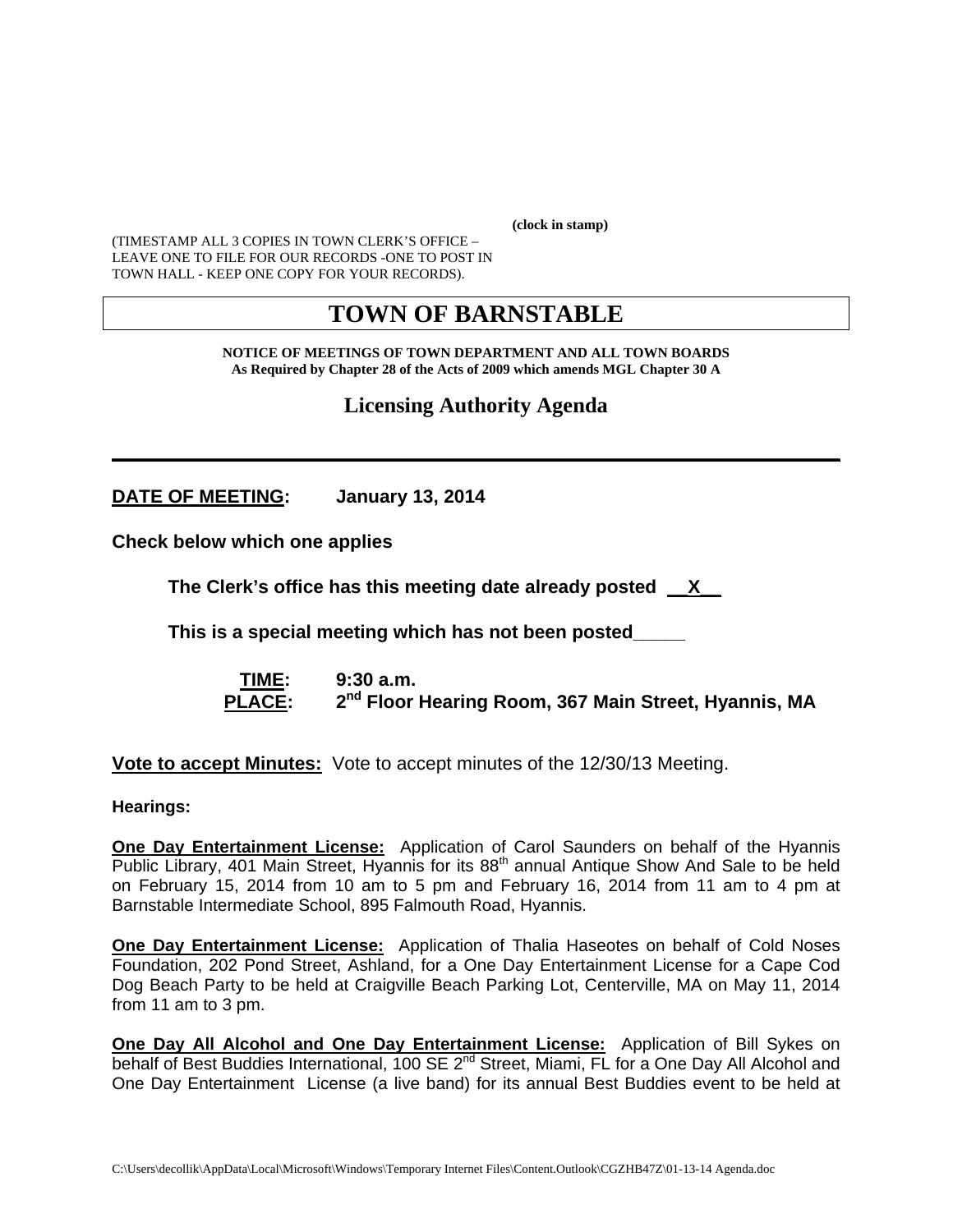Eunice Kennedy Shriver Ocean Park, Craigville Beach Road, Centerville on May 31, 2014 from 1 pm to 9 pm.

**New Lodging House License:** Application of Beechwood Inn B&B, LLC d/b/a The Beechwood Inn, 2839 Main Street, Barnstable, Julie Garvey, Manager, for a Lodging House License for a maximum of six (6) lodging rooms, 12 lodgers and 8 parking spaces. Use Variance on File dated 7/22/96 on ZBA Appeal No. 1996-69.

**Show Cause Hearing:** Show Cause Hearing for International Inn Bar & Grill, Inc., 662 Main Street, Hyannis, Ravi Ahuja, Manager, for violation of Ch 501 § 8 Environs of Licensed Premises, to wit: "It shall be the obligation of licensees to ensure that a high degree of supervision is exercised over the conduct of the licensed establishment at all times. Each licensee will be held accountable for all violations that are related to the licensed premises to determine whether or not the licensee acted properly in the given circumstances." It is alleged that on 9/15/13 a door person/bouncer was under the influence of alcohol at 1040 hours.

**Show Cause Hearing:** At the request of the Town of Barnstable Building Division and Barnstable Police Department, a Show Cause Hearing is requested on Ferreira's, 85 Old Yarmouth Road, Timothy J. Ferreira, Manager for the purpose of determining if its Annual Junk Dealer License should be modified, suspended, revoked or otherwise conditioned due to the following violation pursuant to a Police Report dated October 25,: Violation of the restriction on its current Junk Dealer's License, to wit: "Recycling bins and related equipment to be utilized and stored within the existing building." Attorney request to continue to January 13, 2014 hearing from 12/9/13.

# **Class II Auto Dealers:**

Auto Wholesalers of Cape Cod, 92 Rosary Lane, Unit 20 – Tax Title – renew but hold until taxes paid to within 1 year 0f current

### **Common Victuallers:**

Dunkin Donuts, 317 Falmouth Road, Hyannis Dunkin Donuts, CC Mall, Hyannis Dunkin Donuts, 1648 Falmouth Road, Centerville Dunkin Donuts, 627 Main Street, Hyannis Dunkin Donuts, 3821 Falmouth Road, Marstons Mills Dunkin Donuts, 702 Iyannough Road, Hyannis Dunkin Donuts, 147 North Street, Hyannis Dunkin Donuts, 1220 Iyannough Road, Hyannis Dunkin Donuts, 156 Iyannough Road, Hyannis Dunkin Donuts, 751 West Main Street, Hyannis

### **Non alcohol non-renewals:**

### **Lodging Houses:**